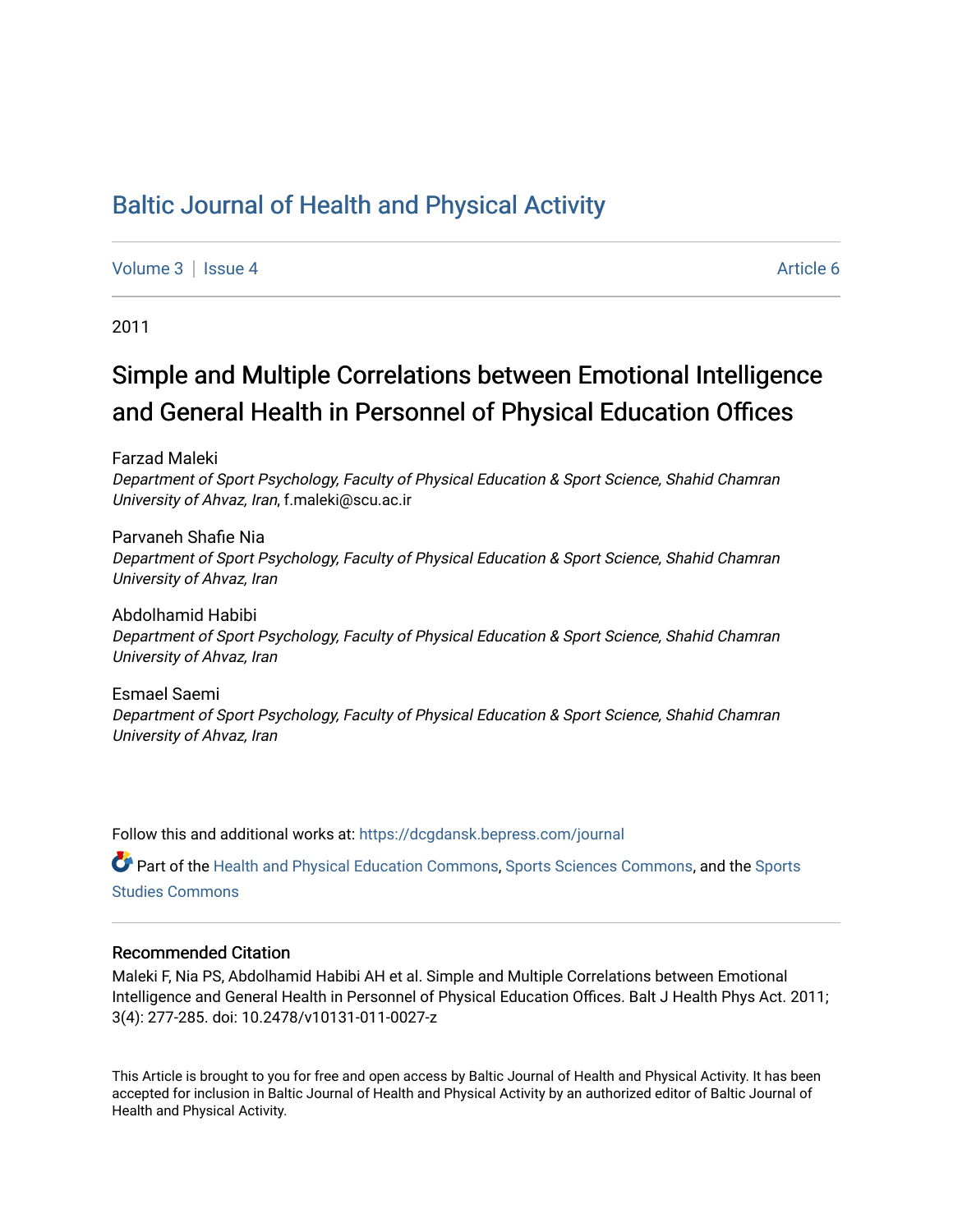VERSITA ORIGINAL ARTICLE

DOI: 10.2478/v10131-011-0027-z

|                                                                                                                                                                                                                                                                                                                                    | <b>Simple and Multiple Correlations between</b><br><b>Emotional Intelligence and General Health in</b><br><b>Personnel of Physical Education Offices</b>                                                                                                                                                                                                                                                                                                                                                                                                                                                                                                                                                                                                                                                                                                                                                                                                                                                                                                                                                                                                                                                                                                                                                                                                                                                                                                       |
|------------------------------------------------------------------------------------------------------------------------------------------------------------------------------------------------------------------------------------------------------------------------------------------------------------------------------------|----------------------------------------------------------------------------------------------------------------------------------------------------------------------------------------------------------------------------------------------------------------------------------------------------------------------------------------------------------------------------------------------------------------------------------------------------------------------------------------------------------------------------------------------------------------------------------------------------------------------------------------------------------------------------------------------------------------------------------------------------------------------------------------------------------------------------------------------------------------------------------------------------------------------------------------------------------------------------------------------------------------------------------------------------------------------------------------------------------------------------------------------------------------------------------------------------------------------------------------------------------------------------------------------------------------------------------------------------------------------------------------------------------------------------------------------------------------|
| <b>Authors' Contribution:</b><br>A - Study Design<br>B - Data Collection<br>C - Statistical Analysis<br>D - Data Interpretation<br>E - Manuscript Preparation<br>F - Literature Search<br>G - Funds Collection                                                                                                                     | Farzad Maleki <sup>(A, B, C, D, E, F, G)</sup> , Parvaneh Shafie Nia <sup>(D, E)</sup> ,<br>Abdolhamid Habibi <sup>(C, G)</sup> , Esmael Saemi <sup>(D, F)</sup> ,<br>Shahid Chamran University of Ahvaz, Iran<br>Department of Sport Psychology, Faculty of Physical Education & Sport Science                                                                                                                                                                                                                                                                                                                                                                                                                                                                                                                                                                                                                                                                                                                                                                                                                                                                                                                                                                                                                                                                                                                                                                |
|                                                                                                                                                                                                                                                                                                                                    | Key words: emotional intelligence, general health, people, mental health, employees                                                                                                                                                                                                                                                                                                                                                                                                                                                                                                                                                                                                                                                                                                                                                                                                                                                                                                                                                                                                                                                                                                                                                                                                                                                                                                                                                                            |
| <b>Background:</b><br><b>Material/Methods:</b>                                                                                                                                                                                                                                                                                     | <b>Abstract</b><br>The purpose of this study was to survey simple and multiple correlations between<br>emotional intelligence and general health in personnel of physical education offices.<br>The descriptive survey research was adopted for the study. A total of 134 employees<br>completed Schutte and Goldberg and Hiler questionnaires. The emotional intelligence<br>questionnaire includes three subscales: Emotional Appraisal, Emotional Regulation<br>and Utilization of Emotion. The general health questionnaire includes physical<br>complaints, anxiety, social performance disorders and depression. Data was<br>analyzed through Pearson correlation, Stepwise regression, One Way Analysis of<br>Variance and the independent t-test ( $p \leq 0/05$ ).<br><b>Results:</b> The results showed that there were significant negative correlations between<br>emotional intelligence and general health, physical complaints and anxiety among the<br>subjects. However, there was no significant correlation between emotional<br>intelligence and depression and performance disorders. Moreover, the finding shows<br>that utilization of emotional anticipation and general health is significant.<br><b>Conclusions:</b> It seems that people with higher emotional intelligence have higher general health,<br>too. Thus, based on the findings, it was recommended general health be improved via<br>improving emotional intelligence. |
| Word count: 4,086<br>Tables: 4<br>Figures: 0<br>References: 34<br><b>Corresponding author:</b><br>Farzad Maleki<br>Department of Sport Psychology<br>Faculty of Physical Education and Sport Science<br>Shahid Chamran University of Ahvaz, Khuzestan, Iran<br>Phone: +98 0611 3336316 +989166979443<br>E-mail: f.maleki@scu.ac.ir | Received: June 2011<br>Accepted: October 2011<br>Published: December 2011                                                                                                                                                                                                                                                                                                                                                                                                                                                                                                                                                                                                                                                                                                                                                                                                                                                                                                                                                                                                                                                                                                                                                                                                                                                                                                                                                                                      |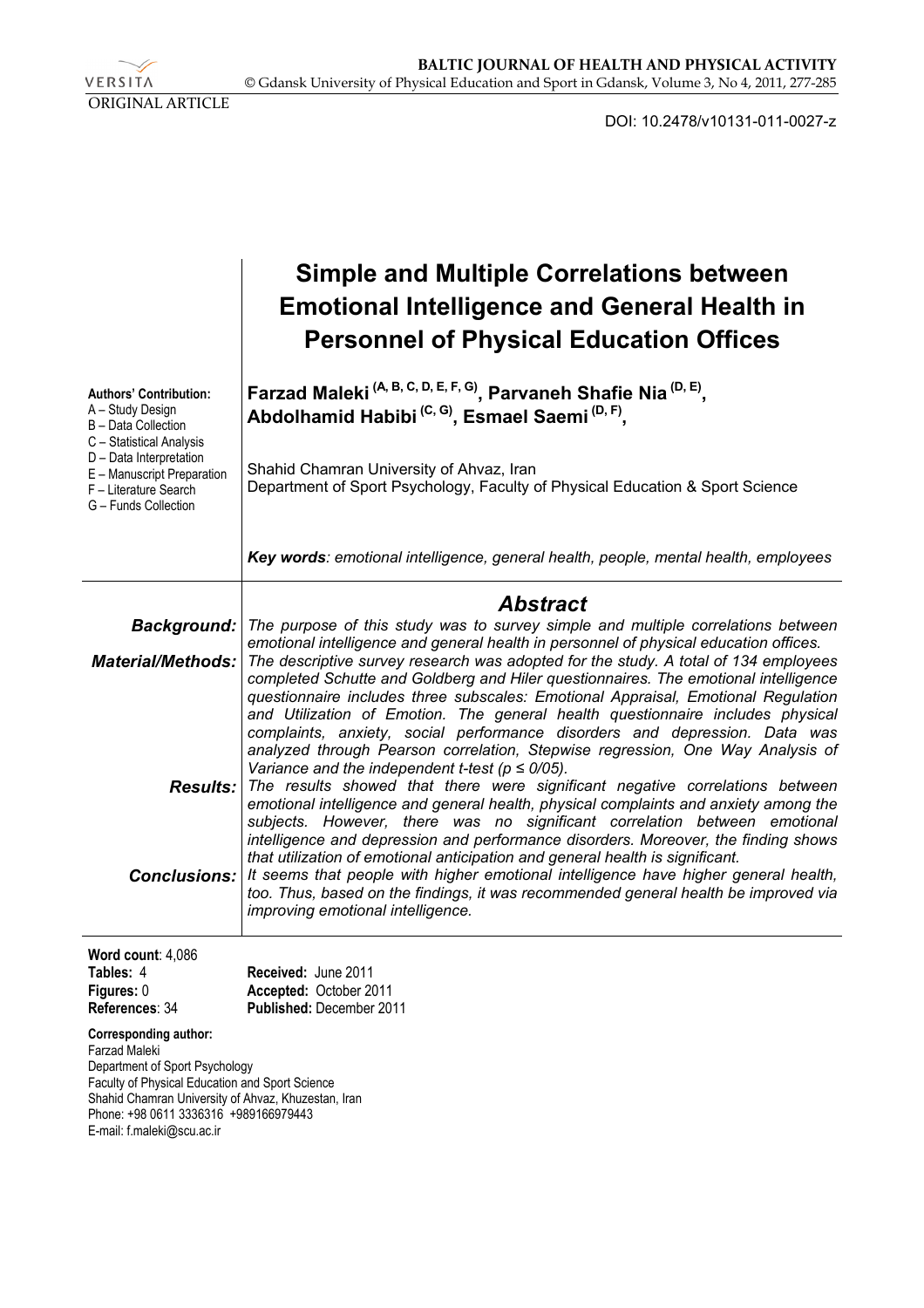#### **Introduction**

Emotional intelligence (EI) and its interesting wide aspects are of interest to many people not only psychologists and psychiatrists. Applying the concept of social intelligence dates back to the 1940s. Afterwards, Mayer and Salovey described the EI concept [1]. EI includes many connected cognitive and emotional abilities [2] that help individuals to recognize those emotions that facilitate thinking through perception, evaluation and accurate expression of excitations [3] and making logic decisions and responsible manners through achieving balance between thoughts and excitations [4].

Since the basic components of EI include the ability to understand emotions of others, the ability to inhibit and adjust oneself and others in an adaptive way, it is expected that people with higher EI will show better social adjustment and social skills [5].

Emotional phenomena essentially provide a unique source of information for people about their environment and their seeking, and this information forms thoughts, actions and feelings in their shapes. There is an assumption that individuals have different skills of understanding, realizing and applying this emotional information, and the level of EI has a basic role in a person's health and mental growth and determines emotional satisfaction and success in life [6].

Salovey et al. believe that people who have more EI are more successful than others in communication with the world around them and better deal with stressful situations. These people know how and when to express their feelings and adjust their manner through an efficient method [7]. Emotional control is one of the key elements of EI, which is directly associated with stress management. Other elements are also indirectly associated with reducing stress [8]. The results of Nourbakhsh et al. showed that EI includes management strategies to cope with and adjust excitement, emotional appraisal, emotional regulation and utilization and facilitation of emotions [9].

Awareness of excitement is the first step in curbing norms (customs). People who are aware of their emotions understand the relationship between feelings, thoughts and behaviors and recognize the conditions of the influence of emotions on their manners and behaviors. These enable realizing their limitations and abilities and enable making appropriate decision in spite of stress since these characteristics help them to act properly in face of external stimulation [8]. Generally, emotions and how people cope with them are part of human personality that affects their health [10].

As we know, mental health is an important component of public health to describe the cognitive and emotional welfare level and also for showing doesn't be suffered to mental disorders [11]. According to the World Health Organization, general health is a state of complete physical social and psychological well-being; this issue has been extensively studied so far. Studies in the field of mental and general health have shown a close relationship between personality and psychological factors [12].

Health is not merely the absence of disease; it is possible that a person does not have any pathological problem, and yet is not healthy. Certainly occurring any diversion in individual feeling or actions that person deems it abnormal himself and suggests that he is not healthy. However, to realize the vital roles of preventive behaviors more, one would certainly need to explore the broader concept of health [13]. Directors who fail to have safe physical and psychological conditions will have various problems in managing their units. Insomnia, depression, anxiety, and many similar problems will disrupt the manager's focus on critical responsibilities and cause disappointment and dissatisfaction with his present status; finally, lost motivation to do their duties can also lead to dissatisfaction of other individuals [14].

About 45% of the world population and 58% percent of people over 10 years of age are in global work force, and many of these people spend over a third of their pre-maturation period of life in workplace in which various types of stressors exist. Hence, providing mental health to these people is so important; today, many mental health professionals consider the workplace as one of the main environments to provide and promote mental health of people because of the following reasons: a) workplace is where people spend a lot of time and mental energy; b) mental health affects individuals' productivity; c) due to the availability of the respondent population, such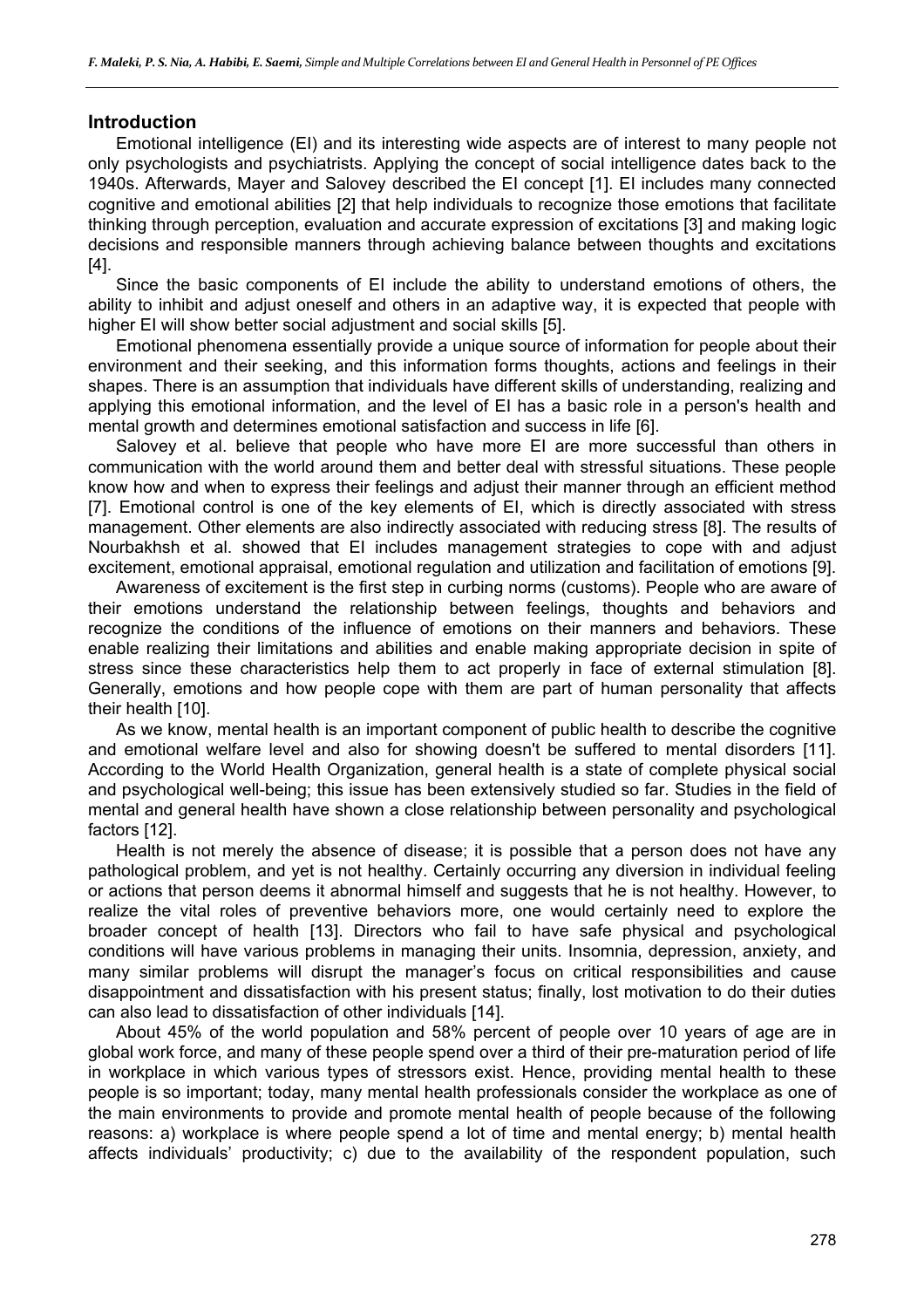interventions are easier in the work environment; d) such approaches at workplace impact the active and productive part of the society [15].

Ciarrochi et al. in reference to the effect of EI on stress changing and mental health believed that some forms of EI protect people from stress and cause a better adaptation [16]. Salovey et al. concluded that EI is associated with mental health, and people who have high EI capabilities are better at coping with stress and become less affected by pressure [17].

Jain and Sinha also studied the relationship between EI and mental health issues among 250 administrative staff and they concluded that the components of EI are good predictors of employees' mental health. Their research results indicated a significant direct relationship between EI variables such as independence, assertiveness, and self-control with mental health. They also provided teaching methods to enhance emotional intelligence and reported that promotions of EIrelated capabilities of employees are associated with improving in their mental health [18].

It seems that due to its components and characteristics emotional intelligence affects human health. However, in Iran the relationship between these two variables of managers and staff of physical education departments, who are real planners and administrators of sport, have not been studied. Therefore, this study investigates the relationship between emotional intelligence and general health of physical education department's employees. Also it determines if emotional intelligence can predict the level of workers' health. It is hoped that the results of this research could identify the level of emotional intelligence of managers and staff of physical education departments, predict their general health status and thus help to increase their efficiency in Iran.

#### **Material and Methods**

# *Subjects and Procedure*

Statistical population of the present research consisted of all employees of physical education departments of Khuzestan province in Iran (N =148). In the final review of the questionnaires, those questionnaires that were incomplete for any reason were removed from the sample and ultimately 134 employees (78 male, 56 female) were selected for the study. The study was descriptive-correlative. In order to carry out the study, after agreement with the physical education office, the questionnaires were distributed among the employees. The questionnaires were divided in the following way: first the individual characteristics questionnaire, then the EI questionnaire, and finally the general health questionnaire were offered. All subjects completed an informed consent form before participating in this study and completing the questionnaires. They all were informed about the purpose, requirements, and instructions on completing the questionnaire, compliance integrity in response to questionnaires; also the confidentiality of replies and the experimental protocol of the investigation.

Measurement tools: three different questionnaires were used to evaluate the study variables.

Individual and job characteristics questionnaire (teacher made questionnaire): including individual characteristics and occupational needs based on research data and participants' job characteristics.

#### *Emotional Inteligence*

The Schutte – Malouff – Hall Emotional Intelligence questionnaire (EIQ) is a 33-item, ability based measure of EI with three subscales to assess each dimension of EI [19]. This scale consists of 33 descriptive sentences like "I'm looking for activities that make me happy". The questionnaire consists of three main components of emotional intelligence that include: Emotional Appraisal, Emotional Regulation and Utilization of Emotion. Each section of this questionnaire, indicating adaptive tendency towards the concept of emotional intelligence was based on a theatrical model of emotional intelligence by Mayer and Salovey [20]. Each subject responded to questions that were arranged in a 5-degree scale in the Likert spectrum (I absolutely disagree = 1, to I absolutely agree = 5). Minimum and maximum scores on EI self-evaluation questionnaire were 33 and 165, respectively. All internal consistency reliabilities of the present study for EI questionnaire and its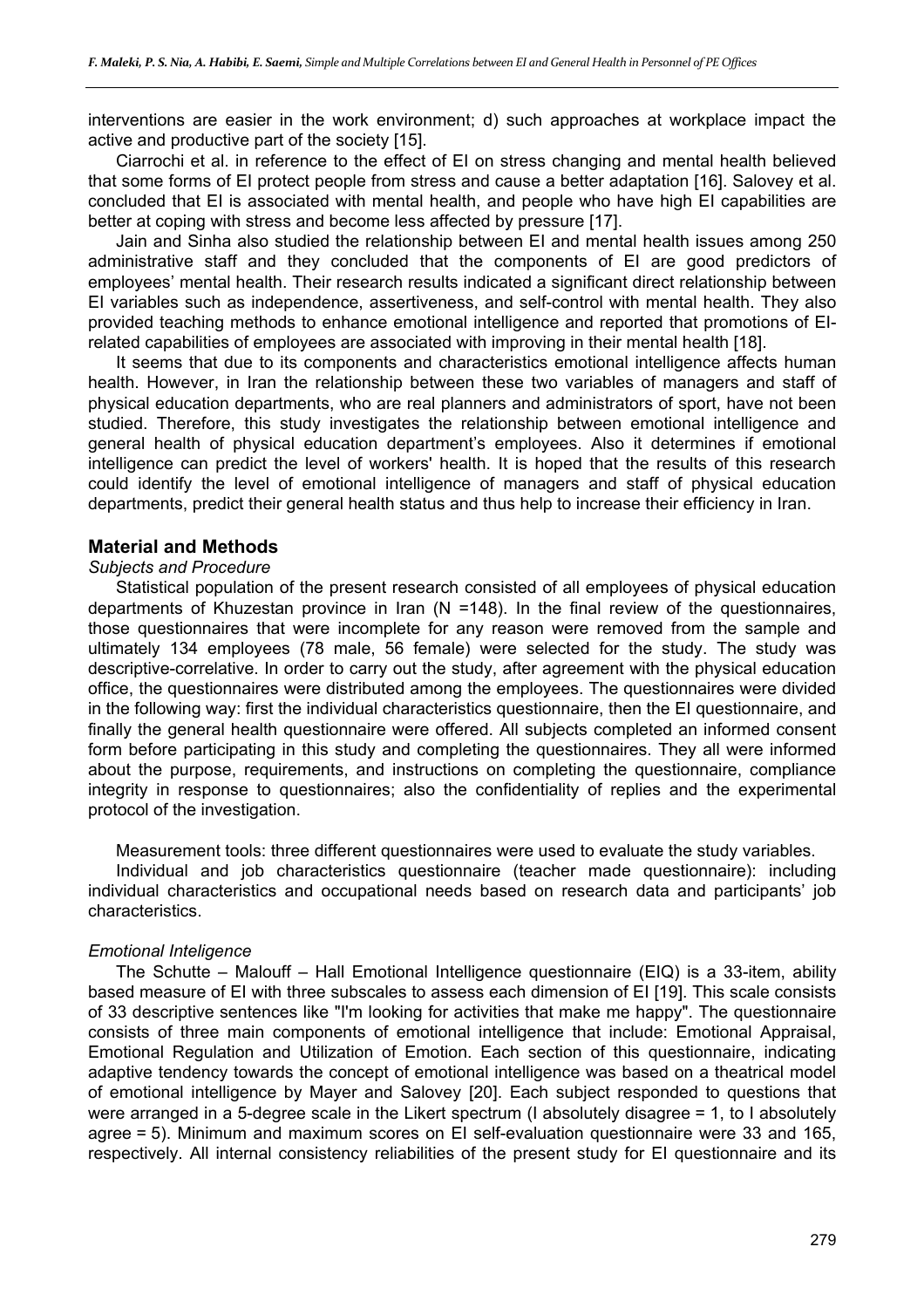subscales were assessed by calculating Cronbach's alpha and amounted to 0.82, 0.71, 0.61 and 0.62 respectively, while through the split-half 0.73, 0.75, 0.51 and 0.53 were obtained, respectively.

#### *General Health*

The Goldberg-Hiler general questionnaire (GHQ) is a 28-item, ability based measure of GH with four subscales to assess each dimension of GH (21). The subscales are: somatization, anxiety, social dysfunction and depression. The questionnaire is one of the most well-known screening tools that are designed in form of 12, 28, 30 and 60 sentences. In this study, the widely used form of 28 sentences of this questionnaire was applied. Each of the areas is given a score and the total whole questionnaire or 28 questions give the total score.

Thus, this scale gives five separate scores. In terms of responding to questions, the subjects should complete the questionnaire according to their health status in the last month using the fivechoice Likert's scale (none, small, medium, high, very much). In order to score, 1 to 5 points were given to each question. Generally, the lowest and highest scores in each scale were 7 and 35 respectively. For example, if a person gives score 7 in the depression scale, he or she is completely healthy, scores between 14-7 signify mild depression, and score for moderate depression is between 21-14, while score 28-21 means higher than average depression and the score range between 35-28 indicates severe depression. **I**nternal consistency reliabilities of the present study for general health questionnaire and its subscales by calculating Cronbach's alpha were obtained at 0.82, 0.71, 0.61 and 0.62 respectively and through Split-half 0.73, 0.75, 0.51 and 0.53 were obtained, respectively.

#### *Statistical Analyses*

In order to analyse descriptive data, statistics such as mean, standard deviation, frequency was used. To investigate the relationship between emotional intelligence and general health, Multiple Regression Analysis and Pearson correlation tests were used. Independent t-test and oneway analysis of variance (ANOVA) were used to compare EI based on individual characteristics and also to compare general health based on individual characteristics.

Values of p<0.05 were considered significant. Statistical analyses were performed using the 17<sup>th</sup> release version of SPSS for Windows.

#### **Results**

Tables 1 and 2 show some individual characteristics. Table 3 shows Mean and standard deviation of subjects' variables. To investigate the relationship between employees' EI and general health Pearson correlation test was used its results are shown in Table 4.

| Individual characteristics |              | percentage |       |
|----------------------------|--------------|------------|-------|
|                            | male         | 78         | 58.2  |
| Gender                     | female       | 56         | 41.8  |
|                            | all          | 134        | 100.0 |
|                            | $20 - 25$    | 14         | 10.8  |
|                            | $26 - 30$    | 42         | 20.8  |
|                            | $31 - 35$    | 34         | 24.6  |
| Age                        | 36-40        | 26         | 20.0  |
|                            | 40 and above | 18         | 13.8  |
|                            | all          | 134        | 100.0 |

|  |  |  | Tab. 1. Some individual characteristics of subjects – gender and age |  |  |  |
|--|--|--|----------------------------------------------------------------------|--|--|--|
|--|--|--|----------------------------------------------------------------------|--|--|--|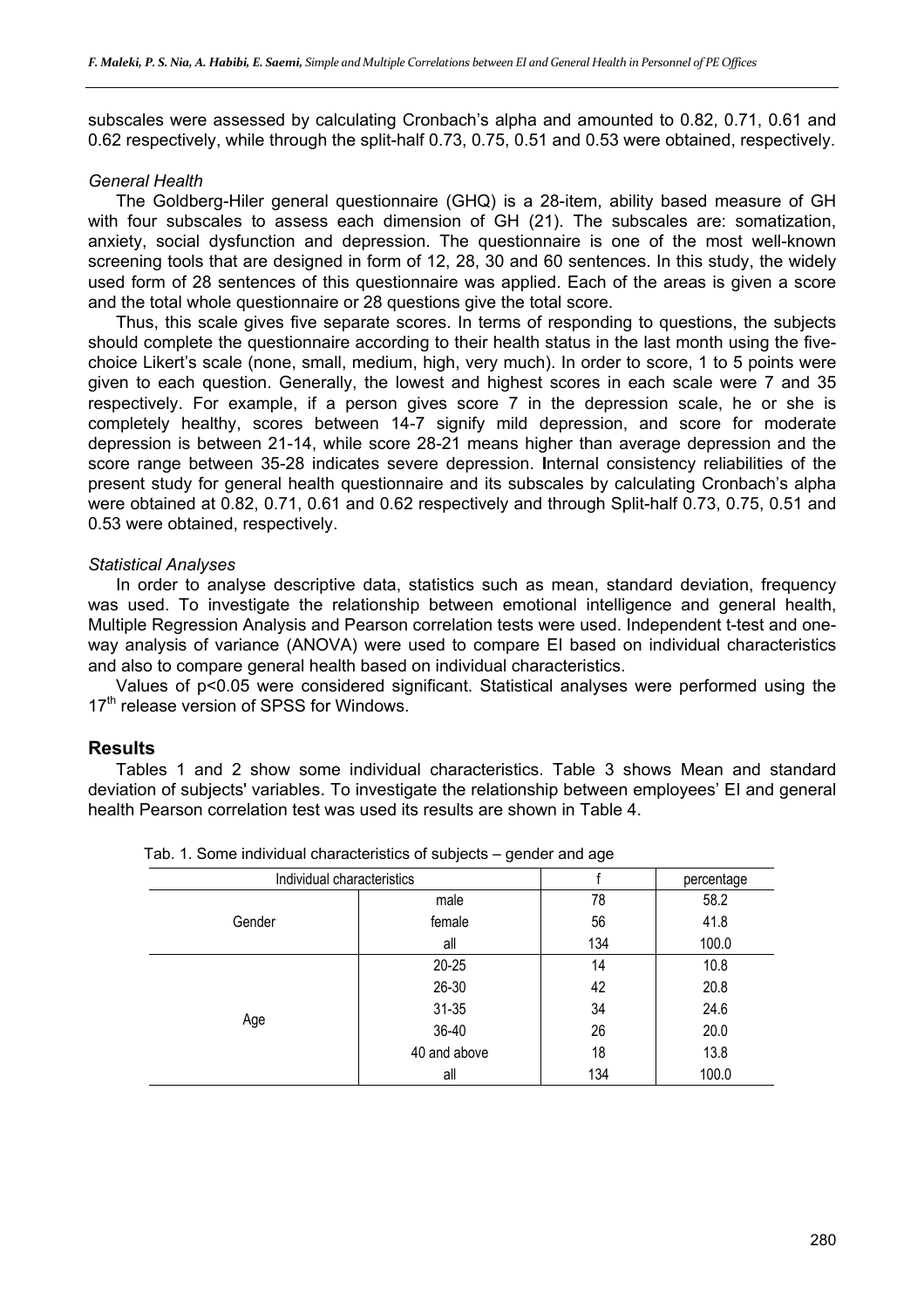|                        | Individual characteristics |     |       |
|------------------------|----------------------------|-----|-------|
|                        | without                    | 20  | 14.9  |
|                        | recreational               | 38  | 28.4  |
|                        | regional                   | 16  | 11.9  |
| Exercise experience    | provincial                 | 22  | 16.4  |
|                        | country                    | 38  | 28.4  |
|                        | all                        | 134 | 100.0 |
|                        | diploma                    | 28  | 20.9  |
|                        | associate of art           | 42  | 31.3  |
| Education              | bachelor                   | 50  | 37.3  |
|                        | master and above           | 14  | 10.4  |
|                        | all                        | 134 | 100.0 |
|                        | physical education         | 68  | 50.7  |
| Academic qualification | other                      | 66  | 49.3  |
|                        | all                        | 134 | 100.0 |

Tab. 2. Some individual characteristics of subjects – exercise experience, education and academic qualification

|  |  |  |  |  |  | Tab. 3. Mean and standard deviation of subjects' variables |
|--|--|--|--|--|--|------------------------------------------------------------|
|--|--|--|--|--|--|------------------------------------------------------------|

| Variable             |     | mean   | <b>SD</b> | min | max |
|----------------------|-----|--------|-----------|-----|-----|
| EI                   | 134 | 133.66 | 11.31     | 105 | 158 |
| Emotional appraisal  | 134 | 49.37  | 5.97      | 34  | 65  |
| Emotional regulation | 134 | 41.28  | 3.82      | 29  | 50  |
| Utilizing of emotion | 134 | 43.00  | 3.71      | 33  | 49  |
| General health       | 134 | 59.50  | 15.50     | 33  | 96  |
| Physical complaint   | 134 | 15.73  | 6.01      | 8   | 30  |
| Anxiety              | 134 | 16.59  | 5.70      | 8   | 30  |
| Social disorder      | 134 | 17.29  | 3.46      | 10  | 26  |
| Depression           | 134 | 9.88   | 4.34      |     | 28  |

|  |  |  | Tab. 4. Results of Pearson correlation between EI and components with general health |  |
|--|--|--|--------------------------------------------------------------------------------------|--|
|  |  |  |                                                                                      |  |

|                        |         | General<br>health | Physical<br>complaint | Anxiety | Performance<br>disorder | Depression |
|------------------------|---------|-------------------|-----------------------|---------|-------------------------|------------|
| Emotional intelligence | R       | $-0.34$           | $-0.32$               | $-0.34$ | $-0.16$                 | $-0.21$    |
|                        | p-value | 0.004             | 0.007                 | 0.004   | 0.178                   | 0.080      |
| Emotional appraisal    | R       | $-0.15$           | $-0.13$               | $-0.20$ | $-0.04$                 | $-0.02$    |
|                        | p-value | 0.210             | 0.262                 | 0.094   | 0.731                   | 0.862      |
| Emotional regulation   | R       | $-0.34$           | $-0.36$               | $-0.32$ | $-0.13$                 | $-0.27$    |
|                        | p-value | 0.004             | 0.003                 | 0.008   | 0.267                   | 0.024      |
| Utilizing of emotion   | R       | $-0.44$           | $-0.39$               | $-0.38$ | $-0.29$                 | $-0.33$    |
|                        | p-value | 0.001             | 0.001                 | 0.001   | 0.015                   | 0.005      |

Table 4 reveals that there are significant relationships between EI and general health (r= -0.34, p= 0.004), EI and Physical complaint (r= -0.32, p= 0.007) and EI and anxiety (r= -0.34, p= 0.004), however there was no significant relationship between EI with performance disorder and depression. In addition, there was no significant relationship between emotional appraisal with general health and its components. The results also showed that significant relationships between emotional regulation with general health (r= -0.34, p= 0.004), EI and physical complaint (r= -0.33,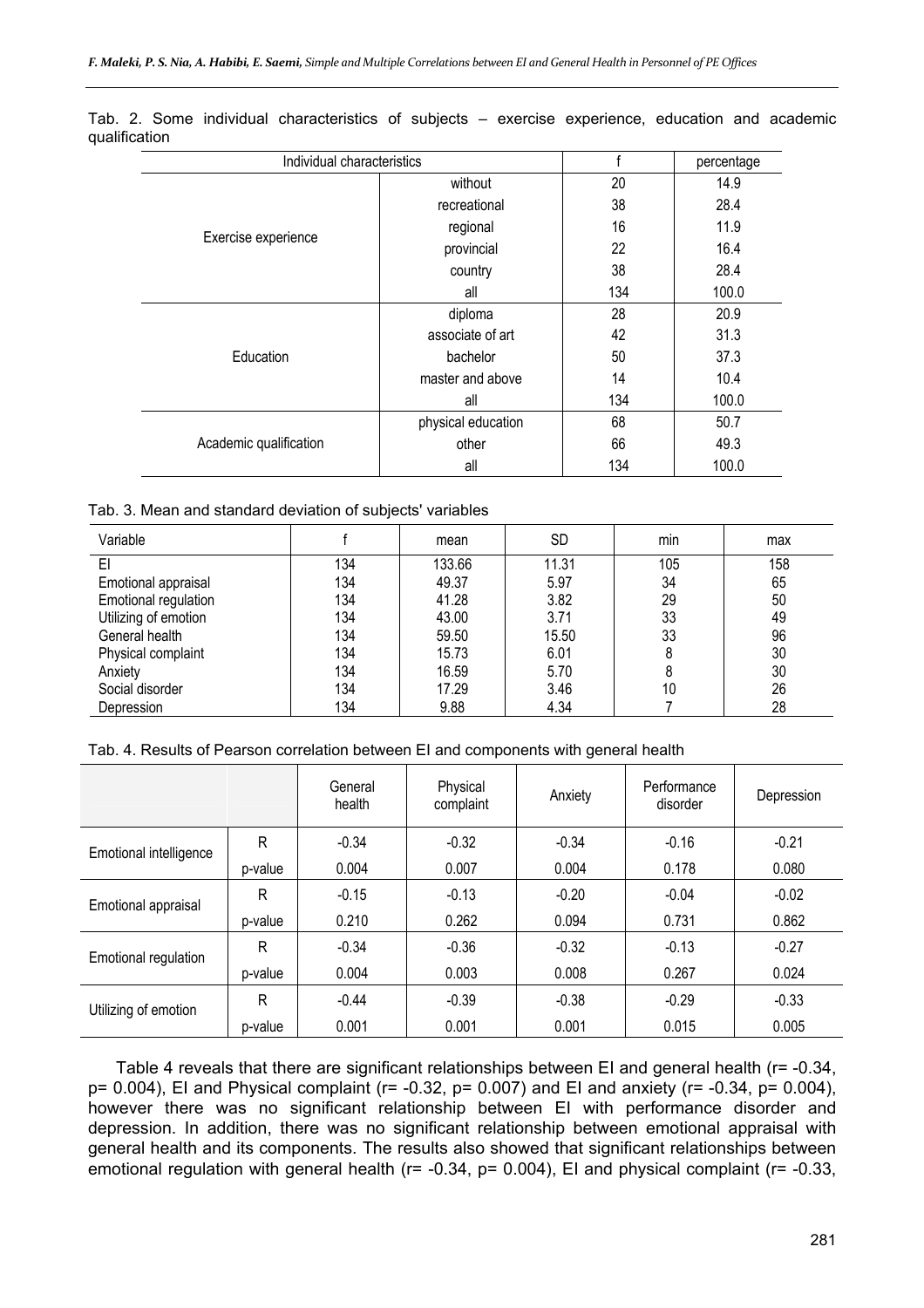p= 0.003), EI and anxiety (r= -0.32, p= 0.008) and), EI and Depression (r= -0.27, p= 0.024) were found, but no significant relationships between emotional regulation with performance disorder were not found. Results of Pearson correlation also showed that there are significant relationships between utilization of emotion and general health (r= -0.44, p= 0.001), physical complaint (r= -0.39,  $p= 0.001$ ) anxiety ( $r=-0.38$ ,  $p= 0.001$ ) depression ( $r=-0.29$ ,  $p= 0.015$ ) and performance disorder (r= -0.33, p= 0.005) (Table 4).

Stepwise multiple regression analysis was used to determine which of the components of emotional intelligence can be predicted as a significant percentage of the total variance of workers' public health. Results of the analysis of variance and regression showed that there exists a significant relationship between EI or each component of EI and general health (F= 5.38, df= 1, p= 0.002). So, at least one of these components can predict employees' general health. Also, Stepwise Regression showed that among EI components, only utilization of emotion has a significant relationship with general health (R= 0.45). This variable can predict 0.20 of general health ( $R^2$ = 0.20).

Results of independent t-test showed that there was a significant difference in EI between male and female employees (t= -2.39, p= 0.020). Female employees had higher EI (137.43) in comparison with male employees (130.95). Still the results showed no significant differences between general health of male and female employees (t= 1.20, p= 0.23). The results also showed significant differences in EI between physical education employees and employees in other jobs (t= -2.23, p= 0.029). Physical education employees had higher EI (136.62) in comparison with employees in other jobs (130.61). Yet the results showed no significant differences between general health of physical education employees and other job employees (t=0.39, p=0.69).

Results of ANOVA showed that there were no significant differences in EI and general health between different ages (F= 0.32, p= 0.85) and (F= 0.73, p= 0.57). There were no significant differences in EI and general health of employees regarding their exercise experience (F= 1.04, p= 0.39) and (F= 1.47, p= 0.22) there were significant differences in EI and general health between diploma, associates of art, bachelor, master degree and above qualifications (F= 3.48, p= 0.021), and there was a significant difference in EI between diploma degree with associates of art ( $p= 0.027$ ), bachelor ( $p= 0.008$ ), master and above ( $p= 0.008$ ). El of employees with a diploma (125.93) was lower in comparison with associates of art (134.29), bachelor (135.80), and master (139.57) and above qualified employees. However, there were no significant differences in EI and general health of associates of art, bachelor, master and above degrees (F= 1.40, p= 0.25).

# **Discussion**

The purpose of this study was to assess simple and multiple correlations between emotional intelligence and general health of Physical Education staff departments in Khuzestan province of Iran. The results of the study showed that EI has a significant negative correlation with general health, physical complaints and anxiety, but has no significant relationship with dysfunctions and depression. This shows that people who have higher EI also have better general health, less anxiety and physical complaints too (a lower score indicates better general health, less physical complaints and anxiety). There was no significant relationship between some EI variables, such as emotional appraisal, and general health and its components, but between emotional regulation and general health, physical complaints and anxiety and depression significant negative relationships were observed. This suggests that people who have higher emotional regulation have better general health, less anxiety and physical complaints and depression. The results also showed that there is a significant negative relationship between utilization of emotions with general health and all its components.

These results are consistent with the results of Jain and Sinha, Austin et al., Extremera et al., Schutte et al. and Esmaili and Shafi-Abadi who stated that EI and general health are related with each other [18, 22, 23, 24, 25]. Furthermore, results of this research confirmed the results by Salovey et al. who stated that EI is associated with mental health and people who have high EI capabilities are better at coping with stress and become less affected by pressure [17].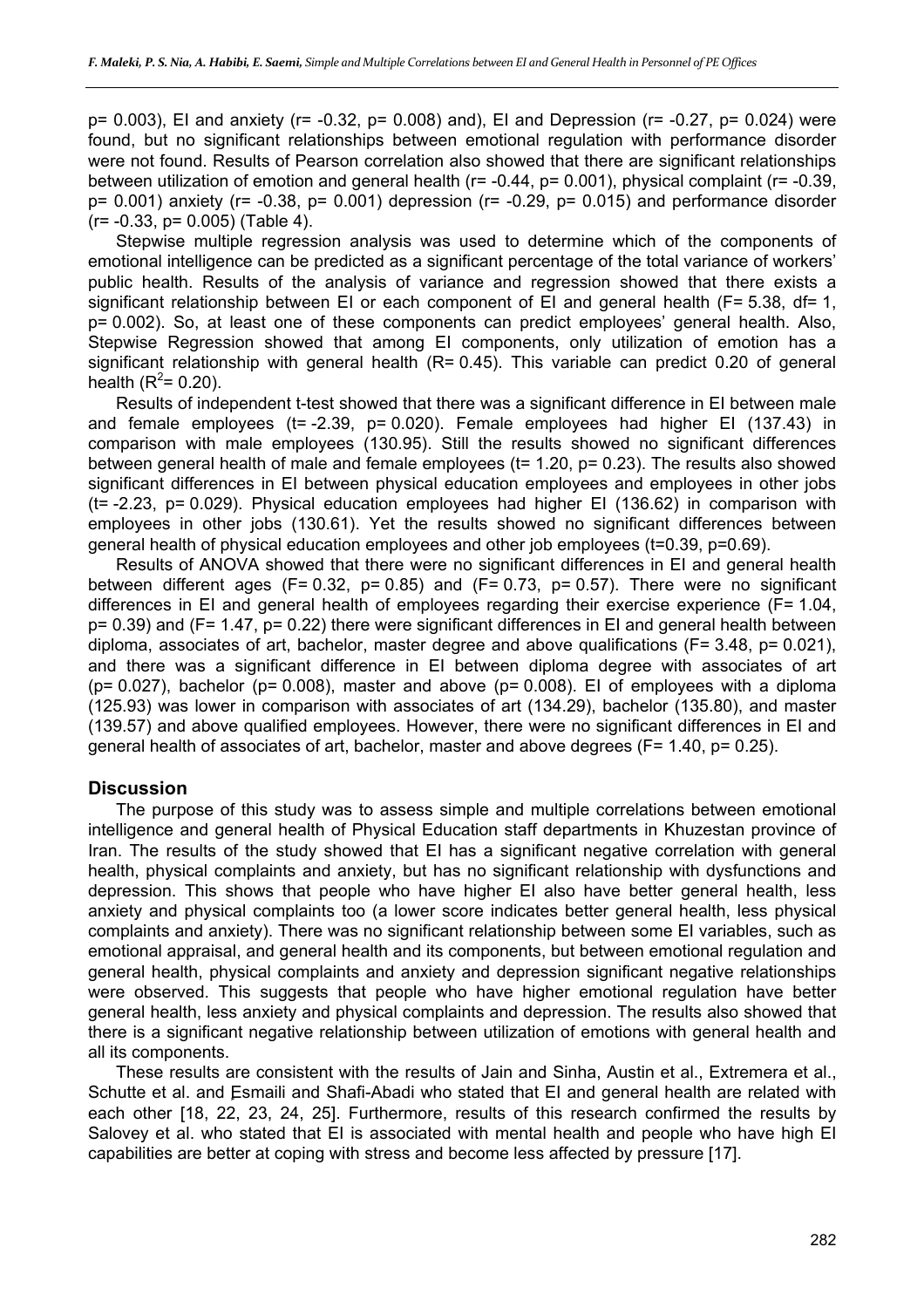The cause of this relationship can be explained by the fact that the EI components, including emotional appraisal, emotional regulation and utilization of emotion, are found at normal to higher levels in health people than in others. Emotions controlling actually brings more psychological comfort in individuals and provides the possibility to show appropriate responses when confronted with various situations in life, which can decrease anxiety and guarantees individuals' mental and physical health .

Another finding of the present study among EI components was that emotional appraisal can predict general health. This part of results is in accordance with the results by Jain and Sinha who showed that variable utilization of emotion is a good predictor of mental health of employees. But this part of results rejects the other part of findings based on anticipated mental health through other components of EI [18]. In addition, results of this study support the results by Mohammadkhani and Bashghareh who claimed that among components of EI, emotional appraisal can predict general health [26].

The results also showed there were differences between EI of male and female employees, so that females' EI was higher than men's, but between general health of male and female employees no significant differences were found. Furthermore, there were differences between EI of physical education staff and non-physical education employees, as EI of physical education staff was higher in comparison with non-physical education employees; however, the general health of physical education staff and non-physical education employees was not significantly different.

The results also showed that there are significant differences between employees' EI according to their qualifications and employees with diploma qualification ranked lower than other qualifications, but there were no significant differences in EI and general health between undergraduate and postgraduate degree and above qualifications. Furthermore, results showed that there was no significant difference in emotional intelligence as well as general health based on age, type of employment (formal between treaty and contract) and sports history.

Research results regarding the comparison of emotional intelligence according to the gender are consistent with Banihashemi et al., Asadi et al., Guastello and Reiff [27, 28, 29, 30] findings. Guastello expressed that empathy, management of emotions, emotional appraisal of self and others in women are features of gender and component of EI. These gender characteristics cause that EI in women is higher than men [31]. But these results are inconsistent with Yong and Simmons who stated there was no difference in EI between male and females [32, 33]. Research results in reference to the comparison of general health between different genders are in accordance with the results of Banihashemian et al. and Frydenberg et al. [27, 31]. However, these results reject the findings of Khosrowjerdy and Khanzadeh who claimed that general health of male student is higher than female students [34]. No similar study on comparing emotional intelligence and general health according to other personality characteristics was found.

# **Conclusion**

The results showed that emotional intelligence has a significant relationship with general health, and it seems that people with higher emotional intelligence have better general health too, which can help to interact and communicate with other people who more able to maintain interpersonal relationships. Therefore, identifying EI of physical education staff, as sport planners and as people who interact with athletes and other employees, is essential, and sport activities should be expanded to strengthen the emotional intelligence for promotion of mental health.

#### *Acknowledgements*

This study was supported by the Sport Psychology Department, Shahid Chamran University of Ahvaz, Iran. The authors would like to sincerely thank all participants in this study and the Physical Education and Sport Sciences faculty.

#### **References**

1. Goleman D. Emotional intelligence. New York: Bantam Books; 1995.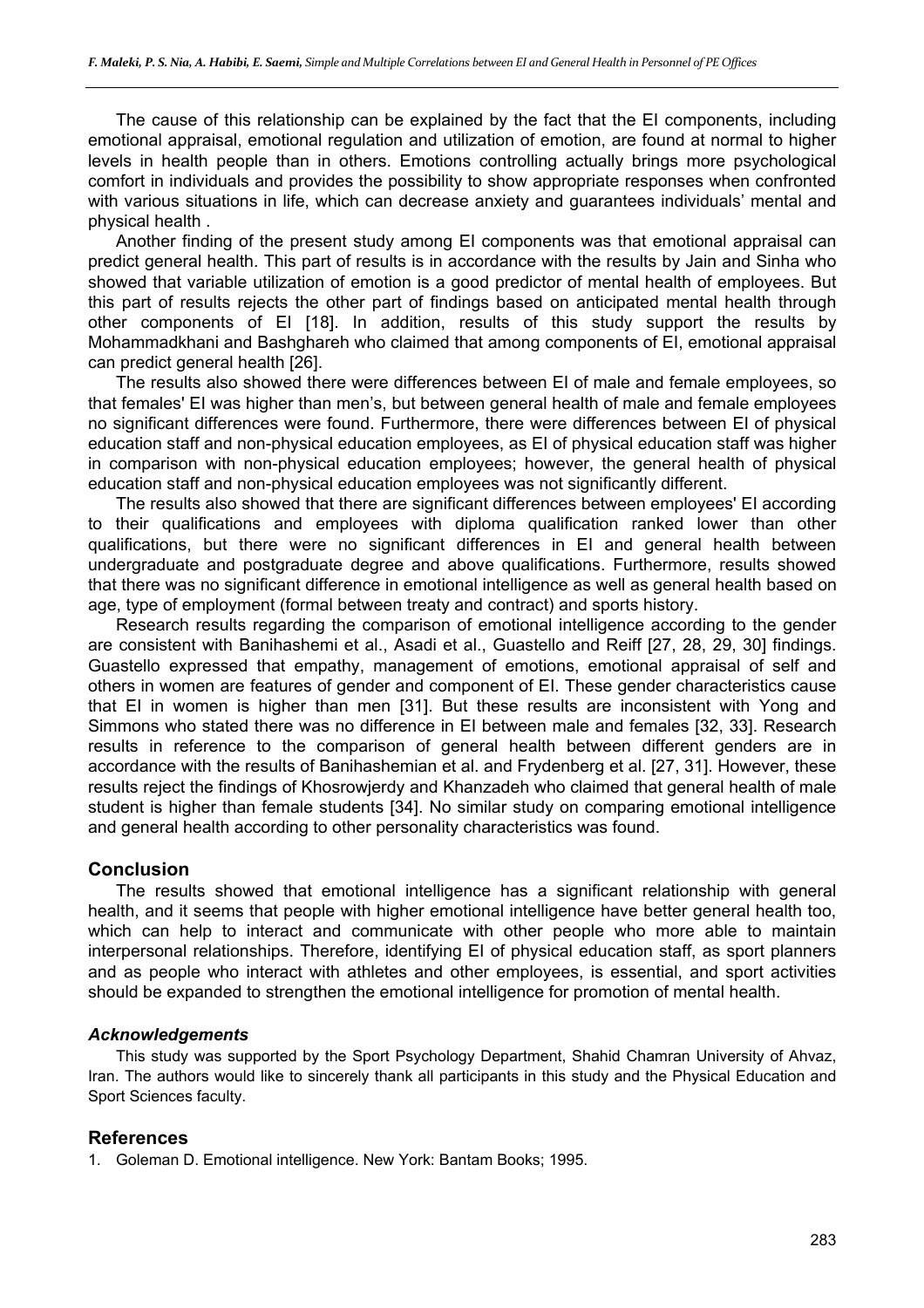- 2. Ciarrochi JV, Dean FP, Anderson S. Emotional intelligence moderates the relationship between stress and mental health. *Journal of Personality and Individual Differences* 2002;32:192-209.
- 3. Mayer RD, Salovey P, Caruso DR, Sitarenios G. Emotional intelligence as a standard intelligence. *Emotional* 2001;1:232-242.
- 4. Barkateyn M, Mahgol T, Neshatdoust H. Emotional intelligence in women who have committed suicide by poisoning methods. *Iranian Journal of Psychiatry and Clinical Psychology* 2008;2:169-175 [in Persian].
- 5. Maloff J, Schutte NS. Games to social and Emotional skills. Springfield, Il: Charles Thomas; 1998.
- 6. Salovey P, Bedell B, Detweiler JB, Mayer JD. Current directions in emotional intelligence research. Handbook of emotions. New Yourk: Gailford Press; 2000.
- 7. Salovey P, Bedell B, Detweiler JB, Mayer JD. Coping intelligently: Emotional intelligence and the coping process. In: Snyder CR, editor. *Coping: the psychology of what works*. New York: Oxford University Press; 1999, 141-164.
- 8. Bar-On R, Parleer D. The habdbook of emotion intelligence. San Francisco: Jossy-Bass Books; 2000.
- 9. Noorbakhsh SN, Besharata MA, Zarei J. Emotional intelligence and coping styles with stress. *Procedia Social and Behavioral Sciences* 2010;5:818–822.
- 10. Pervin LA. The Science of Personality. New York: Wiley; 1996.
- 11. World health Report, Mental Heealth: New Understanding, New Hope. World Health Organization; 2001.
- 12. Fathi A. Health Psychology. Tehran Iran: Best Publication; 2006 [in Persian].
- 13. Diago R. Health Psychology. Translation by Kaviani M. Abbas-Pour M. Tehran, Iran: Samt Publication 2003 [in Persian].
- 14. Bogler R. The influences of leadership style on teacher job satisfaction. *Educ Adm* Q. 2001: 37(5):662- 84.
- 15. Behrouzi A. Stress at Work. *Journal of Mental Health Principles* 2001;3(9):48-42 [in Persian].
- 16. Ciarrochi J, Chan Y, Bajgar J. Measuring emotional intelligence in adolescents. *Journal of Personality and Individual Difference* 2001:31;1105-1119.
- 17. Salovey P, Mayer JD, Goldman SL, Tuvey C, Palfal TP. Emotional attention, clarity, and repair. Exploring emotional intelligence using the trial meta-mood scale. In: Penneebaker JW, editor. *Emotion, Disclosure, and Health.* Washington D.C: American Psychological Association; 1995, 125-154.
- 18. Jain AK, Sinha AK. General health in organization: Relative relevance of EI, trust, and organizational support. *Int J Stress Manage* 2005;3:257-273.
- 19. Schutte NS, Malouff JM, Hall LE, et al. Development and validation of a measure of emotional intelligence. *Personality and Individual Difference* 1998;25:167-177.
- 20. Mayer JD, Salovey P. Emotional Inteligence. *Imagination, Cognition, and Personality* 1990;9:185-211.
- 21. Goldberg DP, Hillier V. A scaled version of General Health Questionaire. *Psychological Medicine* 1979;9: 131-145.
- 22. Austin EJ, Saklofske DH, Egan V. Personality, Well-being and correlates of trait emotional intelligence. *Personality and Individual Differences* 2005;38:547-558.
- 23. Extremera N, Fernandez-Berrocal P. Relation of perceived emotional intelligence and health-related quality of life of middle-aged women. *Psychological Reports* 2002;91:47-59.
- 24. Schutte NS, Malouff JM, Bobik C et al. Emotional intelligence and interpersonal relations. *J Soc Psychol* 2001;141:523-536.
- 25. Esmaeili M, Shafi Abadi D. Effect of components of emotional intelligence teaching on mental health. *Journal of Psychiatry and Clinical Psychology* 2007;9 [in Persian].
- 26. Mohammad Khani SH, Bash Qareh R. relationship between emotional intelligence and coping styles with mental health of students. *Journal of Research in Psychological Health* 2008;2(1) [in Persian].
- 27. Bani-Hashemia K, Bahrami Ehsan H, Muezzin M. Relationship between general health and emotional intelligence and job satisfaction of managers and teachers. *Journal of Behavioral Sciences* 2000;4(1): 50-45 [in Persian].
- 28. Asadi J, Borjali A, Jamhary F. The relationship between emotional intelligence and job burnout and mental health in workers. *New Researchs and Consulting* 2007;6(22):1-16 [in Persian].
- 29. Guastello DD. Anderogyny, gender role behavior and emotional intelligence among college students and their parents. *Sex Role* 2003;49(11):663-47.